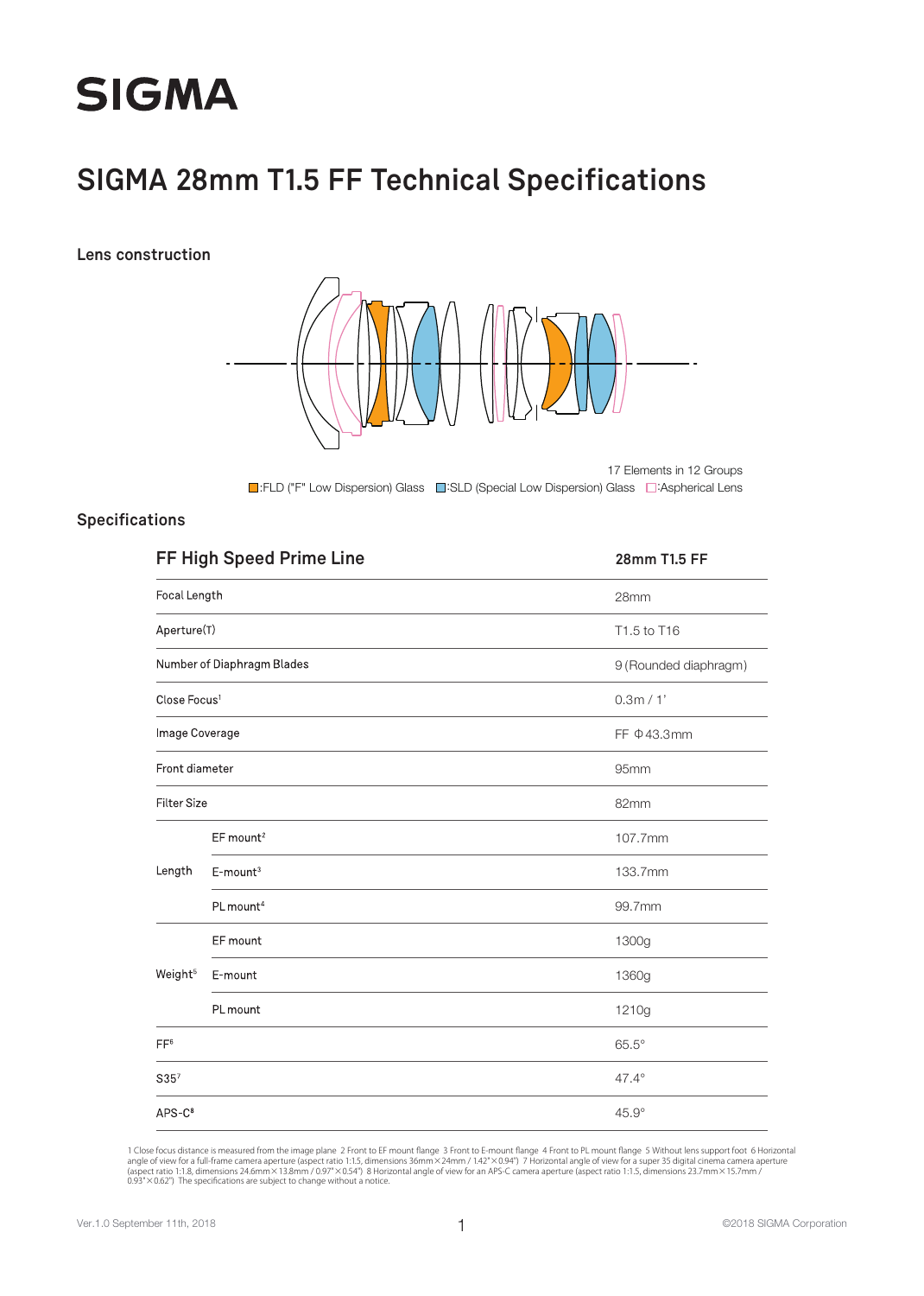

## **SIGMA**

#### **MTF chart**

#### Diffraction MTF



#### Geometrical MTF



| Spatial frequency |  | S |
|-------------------|--|---|
| $10$ lp / mm      |  |   |
| $30$ lp / mm      |  |   |

#### S: Sagittal Line M: Meridional Line

The MTF chart gives the result at the wide-open aperture.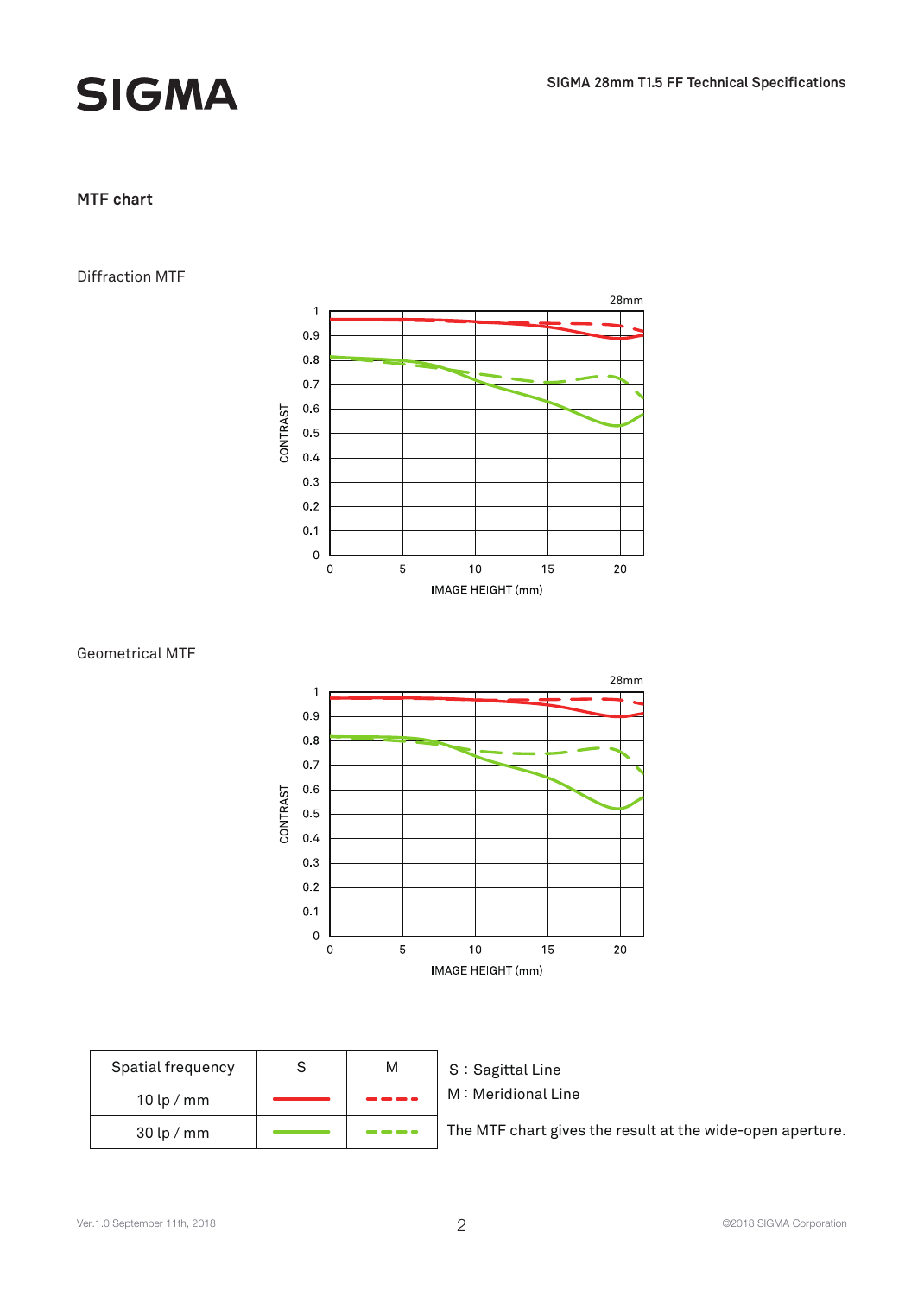



#### **Distortion**

#### Effective distortion

|  |  | 28mm |
|--|--|------|
|  |  |      |
|  |  |      |
|  |  |      |
|  |  |      |
|  |  |      |
|  |  |      |

#### Relative distortion



IMAGE HEIGHT (mm)